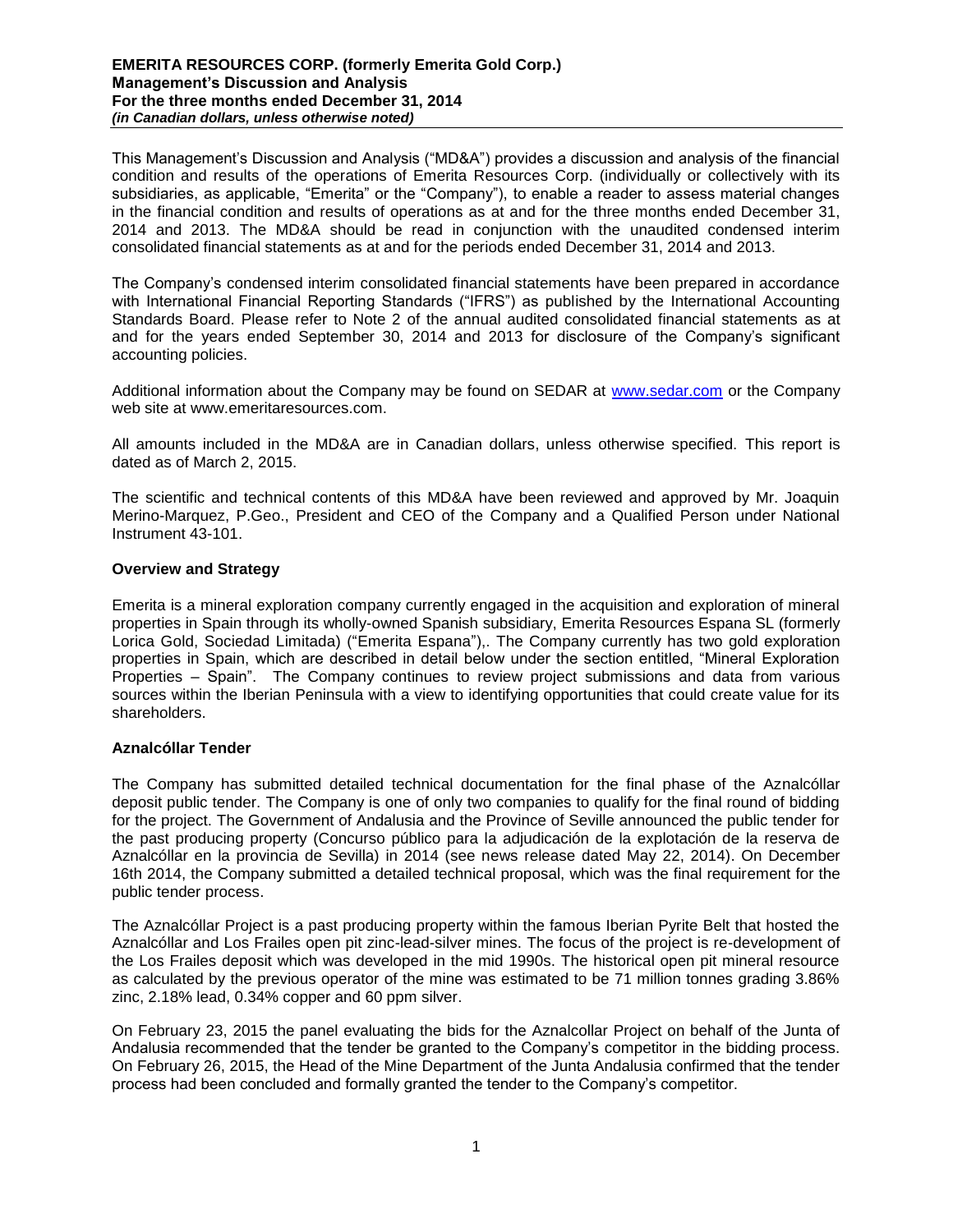Given the strength of its proposal, the Company has initiated an appeal to the tender process and intends on continuing discussions with the responsible officials.

# **Mineral Exploration Properties – Spain**

The Company has interests in three gold exploration properties. Among the three properties, two being Las Morras and Peña Encina are located in the Extremadura region, Spain, and one being Sierra Alta is located in the Asturias region in northwestern Spain. Each of the properties is comprised of exploration permits that were issued by the Extremadura regulatory authorities and the Asturian regulatory authorities respectively.

# *Las Morras Property - Description*

The Las Morras Property, which is 100% owned by the Company, is comprised of one exploration permit that covers an area of 6,816 hectares and is located in the eastern part of the Badajoz province. More than 300 large gold nuggets and samples of high grade, gold-bearing quartz vein boulders have been identified by local farmers using metal detectors. Gold-bearing boulders ranging up to 0.5 metres ("m") in diameter have been identified. Other than the exploration activities carried out by the Company and prospecting by local residents, there is no history of exploration on the Las Morras Property; however, Roman-era gold mine workings have been identified within the Property. In April 2013, the Company submitted five new exploration applications to the mines bureau of the Extremadura Regional Government covering an area adjacent to its Las Morras exploration permit. The applications were accepted in June 2013 and it is expected that exploration permits will be granted in second quarter of 2015. The Property was expanded because the geochemical anomalies comprising the Northwestern area trends off the Property and there have been a number of additional areas where gold nuggets have been observed and historical workings identified outside of the existing property boundary. The new area will cover nearly 45,000 hectares totaling 1,500 claims that are grouped in five new exploration permits named "Manchuela", "El Alandre", "Matajarda", "Las Matillas" and "Garbayuela".

# *Las Morras Property - Results*

# **Geophysical Survey**

Geophysical surveying (VLF, IP and ERT) (note: Very Low Frequency – VLF; induced polarization – IP; Electrical Resistivity Tomography – ERT) were carried out during October and November 2013, to identify geophysical anomalies indicative of bedrock structures, potentially related to mineral occurrences. The surveying was performed in both the Northwestern area and the Central area.

The VLF surveying consisted of 27 line kilometers in both the Northwestern and Central areas, where measurements were taken every 10 meters. In the Northwestern area 8, 9 linear kilometers were surveyed on 14 lines oriented in a north-south direction and, ranging from 350 to 1,100 meters each. In the Central area 18.1 linear kilometers were surveyed on 20 lines oriented north-south, ranging from 550 to 1,100 meters each. The spacing between lines was determined according to the results of the geochemical campaign, ranging from 50 to 100 meters.

The IP and ERT surveying consisted in 10.4 linear kilometers in both the Northwestern and Central areas. Both the IP and ERT survey were measured simultaneously with the same device, following the same lines. The spacing between electrodes was 10 meters, which allows vertical readings up to 120 meters depth. In the Central area, a 6,930 linear meters were distributed in 11 lines of 630 meters long and a north-south direction except for one tie line with an east-west direction. In the Northwestern area, 5 lines were measured by IP and ERT, completing a total of 3,470 linear meters. The lines were N-S trending and had variable length, from 630 to 950 meters. The spacing between lines was determined according to the results of the geochemical campaign, ranging from 100 to 450 meters.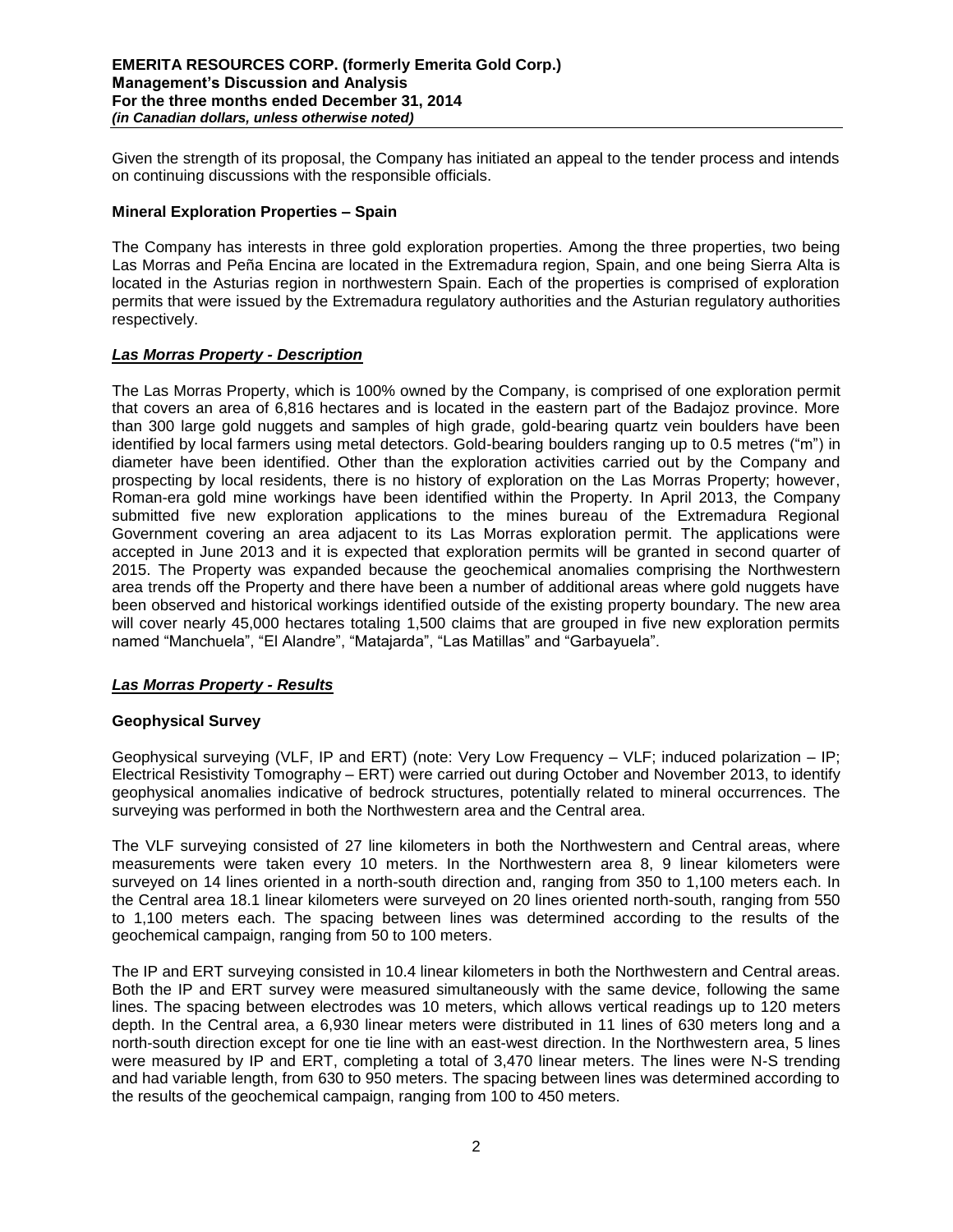The geophysical data, together with geological information and geochemical data from the two target areas, identified features that are interpreted to represent a shear zone system. This shear zone system is considered as a possible source of the gold found in the area. The geophysical anomalies are coincident with the geochemical anomalies found in the Central and NW areas. Furthermore, both the geochemical and geophysical anomalies are open along their strike, particularly to the East. The coincident geochemical/geophysical anomaly in the Central target area, extends 1,200 meters long is up to 90 meters wide and based on the IP extends to a depth of least 120 meters. In the Northwestern target area the anomalous body is 600 meters long, up to 80 meters wide and its continuity in depth is up to 100 meters based on the IP interpretation.

The identification of geophysical anomalous areas (i.e., faults zones and bodies of high resistivity and high chargeability) represent priority targets for trenching and drilling.

# *Las Morras Property – Outlook*

Conditional on financing, the Company will continue with a moderate exploration program on its 100% owned Las Morras property. As the result of the previous geochemical and geophysical exploration campaigns, two areas have been prioritized in the Las Morras property, the Central zone, which contains two target areas, and the Northwestern zone, which contains one target area.

The size of these targets are well over 1,100 m long by 90 m wide, oriented E-W. In order to expose the bedrock underneath of the regolith, the company is planning to excavate a series of trenches.

The objective of the trenching program is to characterize the shear zone(s) and to obtain bedrock samples for gold analysis. Trenching is viewed as an effective precursor to drilling in this area as overburden appears to be relatively thin and generally less than 2 meters.

The Company also intends to extend the exploration of the Las Morras Project into the new exploration permits (Manchuela, El Alandre, Mataqjarda, Las Matillas and Garbayuela). These new exploration permits surround the Las Morras exploration permit. As in the Las Morras exploration permit, abundant gold nuggets have been recognized along with evidence of historical workings attributed to the Romans. The exploration work will consist of detailed field mapping and soil/rock sampling.

# *Peña Encina Property - Description*

The "Peña Encina" gold project is located on the Central Ridge of the La Codosera area. The western limit of the Property is the Portuguese border. The project comprises one exploration permit, which is about 65 km west of the town of Caceres and 180 Km northeast of Lisbon. The Property covers 140 claims for a total of 4,140 ha and is easily accessible by road from Caceres, the largest city in the region. Compilation of the geological and geochemical data is ongoing and initial field work will commence earlier next year.

La Codosera area is one of the renowned historic gold districts in Spain. It is known for having about a dozen of former Roman workings for gold and several underground mines that were operated by a German company which produced gold for more than a decade in the 19th century. This area was a State Reserve for gold for many years and as such only accessible by government surveys until the property was declared "open" in 2010, which is when Emerita acquired the property through a public bidding process.

The Complejo Esquisto Grauvquico (CEG) crops out in the northern ridge of the Property. The CEG comprises a sequence of slates and greywackes. These rocks are interpreted as late Proterozoic age. They are overlain unconformably by more varied lithologies, including sandstones, dolomites and limestones, of Vendian or Cambrian age, which crop out in the Central and Southern Ridges.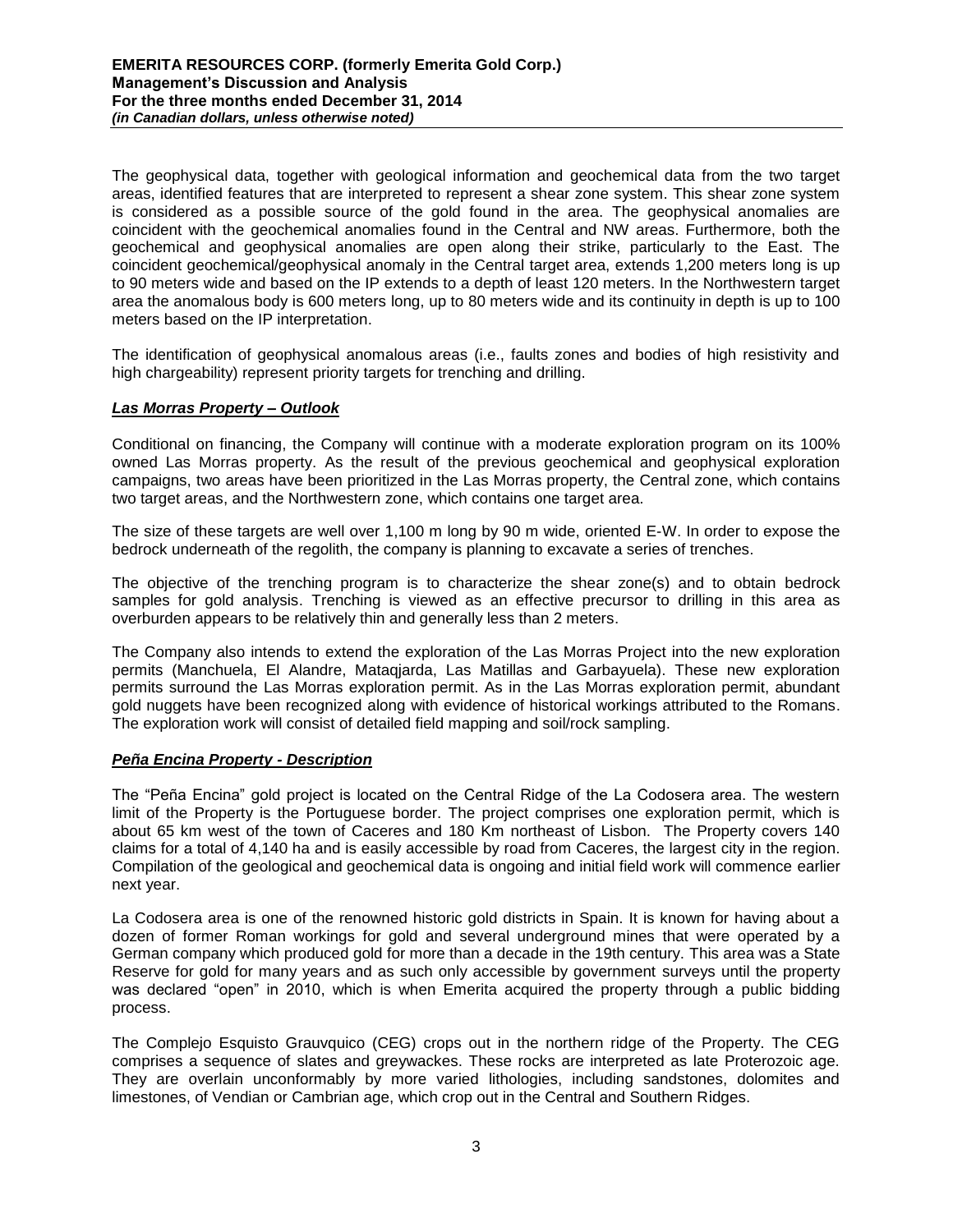The main structural feature in the area where "Peña Encina" is located is the La Codosera Synclinorium, which was formed during the ductile Hercynian deformation. It is represented by three parallel WNW-ESE trending ridges. During the year the activity on the Peña Encina property comprised two field campaigns to perform field mapping, sampling, geochemistry of rock samples, and verification work to assist with the ongoing compilation. The focus of the Company's work program to-date has been on advancing the Las Morras project.

# *Peña Encina Property – Outlook*

The Company will meet administrative requirements to ensure the property is maintained in good standing but does has not planned any exploration work for the upcoming quarters.

# *Sierra Alta Property - Description*

The Sierra Alta Property is comprised of one exploration permits that cover an area of 2,500 hectares, totalling 90 claims in the Asturias region in northwestern Spain.

The Asturias region has been a significant producer of gold and hosts two of the largest currently known deposits in the Iberian Peninsula, the Salave deposit and the El Valle-Boinas Carles deposit, both of which are in close proximity to the Sierra Alta Project. Gold in Asturias is hosted in three belts (Oscos, Navelgas and Rio Narcea) and occurs in high grade epithermal veins, skarns and as intrusive related gold deposits. The Sierra Alta project is located in the strongly mineralised Navelgas Gold Belt, which forms the central belt in Asturias and consists of structurally controlled Palaeozoic clastic sediments and carbonates intruded by felsic intrusive rocks.

The Salave deposit, which is currently being evaluated by Astur Gold Corp., is located 35 km from the Sierra Alta Project and has a mineral resource of 17.97 million tonnes grading 2.92 grams per tonne gold, comprising 1.7 million ounces of gold in the measured and indicated categories.

The EL Valle-Boinas Carles (EVBC) deposit, which lies 30 km to the east of Sierra Alta, produced over one million ounces of gold and 20,000 tonnes of copper before closure of the mine in 2006. The mine was re-commissioned in 2011 by Orvana Minerals Corp. and produced 80,541 ounces gold, 17.3 million pounds of copper and over one million ounces of silver during 2013 and is forecast to produce similar quantities in 2014.

Limited exploration was carried out in the Sierra Alta project area by Rio Narcea during the 1990s and in 2005-06 as part of an option agreement. Geological mapping during this program identified a large number of ancient Roman workings that align for over 10 km length along a NNE - SSW striking structure. These range from large pits, the largest of which is the Freita pit from which 29 million tonnes of material is estimated to have been mined, to relatively small trenches. Preliminary geological mapping by Emerita geologists identified, in addition to the old workings, widespread ferruginous breccias, jasperiod alteration and widespread silicification.

Gold mineralisation at Sierra Alta has potential for very high grades demonstrated by a 1m rock chip sample reported by Rio Narcea that returned an astounding grade of 338 grams per tonne gold. Historical drilling on the property is limited to four holes located in a cluster near the La Freita working. The best result was LF-02, which intersected 14m grading 2.08 grams per ton gold.

Recent rock sampling by Emerita returned grades of up to 10.65 grams per tonne gold. Additionally the Emerita's team has carried out an aerial photos analysis of high resolution (0.5 m) digital elevation model (DEM), leading to new roman pit findings. Such pits will be mapped and sampled in the next field campaign.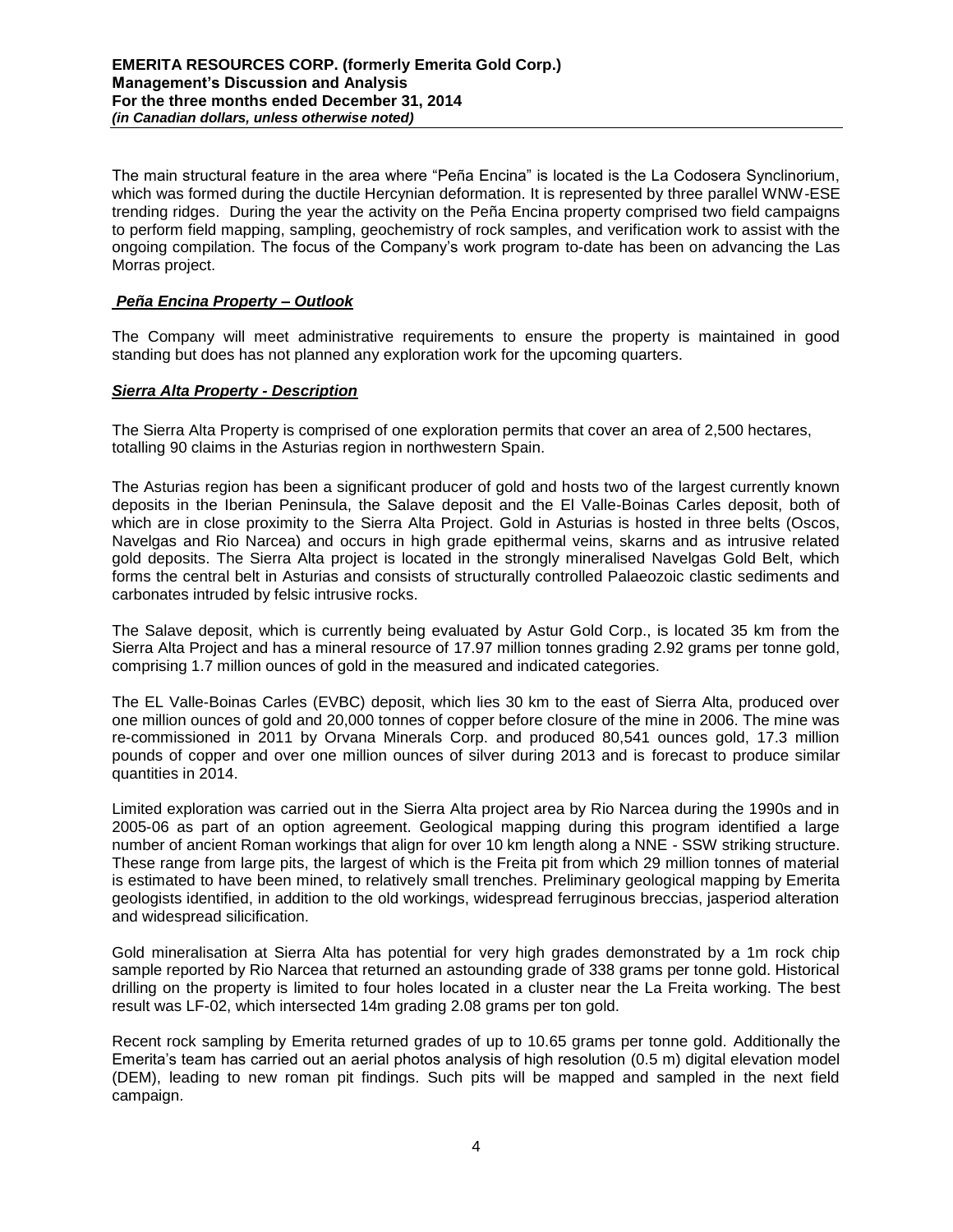Sierra Alta is located in an area with excellent access, no significant environmental restrictions and has no population centres within 5km of the property.

# *Sierra Alta Property - Outlook*

Emerita has not yet verified all the historical work done by Rio Narcea and does not intend to use this information for purposes other than planning and prioritizing exploration targets.

At the time that the Company receives formal notice that the property has been granted, from that date the concession will have a three year term renewable for an additional three year term. As of September 30, 2014, the Company wrote off the property to \$Nil given the uncertainty of the future development as a result of the formal notice of grant being outstanding.

#### *Los Vieros Property - Description*

The Los Vieros Property comprised three exploration permits that covered an area of 23,175 hectares. The Project was determined to have limited potential based on initial field reviews and the Company intends to relinquish the licenses in favour of focusing on other projects.

#### **Liquidity and Capital Resources**

As at December 31, 2014, the Company had working capital deficit of \$242,638 (September 30, 2014 – working capital of \$853,085), which included a cash balance of \$274,019(September 30, 2014 - \$1,024,697), amounts receivable of \$186,637(September 30, 2014 - \$62,951), and prepaid expenses and advances of \$100,488(September 30, 2014 - \$107,624), offset by accounts payable and accrued liabilities of \$803,782(September 30, 2014 - \$342,187).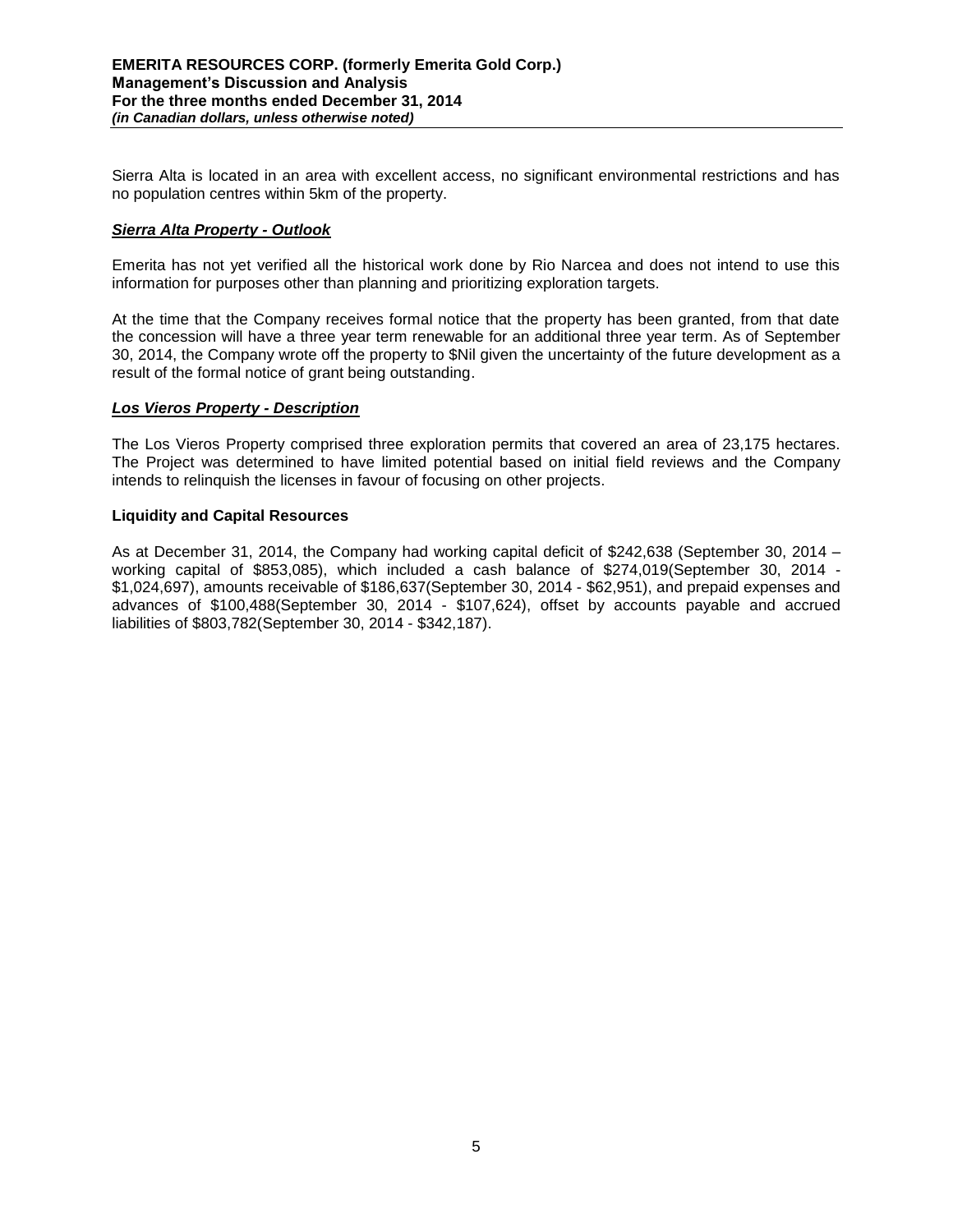#### **Results of Operations**

During the three months ended December 31, 2014, the Company recorded a loss of \$1,060,051, or \$0.02 per share, compared with a loss of \$317,205, or \$0.01 per share, during the comparable three months ended December 31, 2013.

Expenses incurred during the three months ended December 31, 2014 included \$16,934 in shareholder communications and filing fees; \$47,097 in travel expense, largely related to travel to the Company's properties in Spain; \$185,513 in consulting and management fees; \$22,896 in office expenses; \$14,286 in professional fees related to the preparation and audit of the Company's financial statements and legal fees incurred; and project evaluation expenses of \$771,472 were incurred relating to the evaluation of mineral properties in Spain. These expenses primarily related to the final submission of the Aznalcollar tender. Numerous local and international consultants were used for the preparation of the tender.

Expenses incurred during the three months ended December 31, 2013 included \$26,828 in shareholders communications and filing fees; \$43,183 in travel expense, largely related to travel to the Company's properties in Spain; \$161,481 in consulting and management fees; \$41,727 in office expenses due to change of new management and offices; \$9,125 in professional fees related to the preparation and audit of the Company's financial statements and legal fees incurred; and project evaluation expenses of \$111,612 were incurred relating to the evaluation of mineral properties in Spain.

# **Cash flows**

#### *Three months ended December 31, 2014*

During the three months ended December 31, 2014, the Company used cash of \$1,047,742 on operating activities. Cash used in operating activities consisted of general and administrative expenses, partially offset by changes in non-cash working capital.

During the three months ended December 31, 2014, investing activities provided \$295,229 which related to general overhead for exploration and evaluation expenditures on the Company's properties in Spain.

#### *Three months ended December 31, 2013*

During the three months ended December 31, 2013, the Company used cash of \$315,285 on operating activities. Cash used in operating activities consisted of general and administrative expenses, partially offset by changes in non-cash working capital.

During the three months ended December 31, 2013, investing activities used \$198,584 which related to general overhead for exploration and evaluation expenditures on the Company's properties in Spain.

#### **Off-Balance Sheet Items**

As at December 31, 2014, the Company did not have any off-balance sheet items.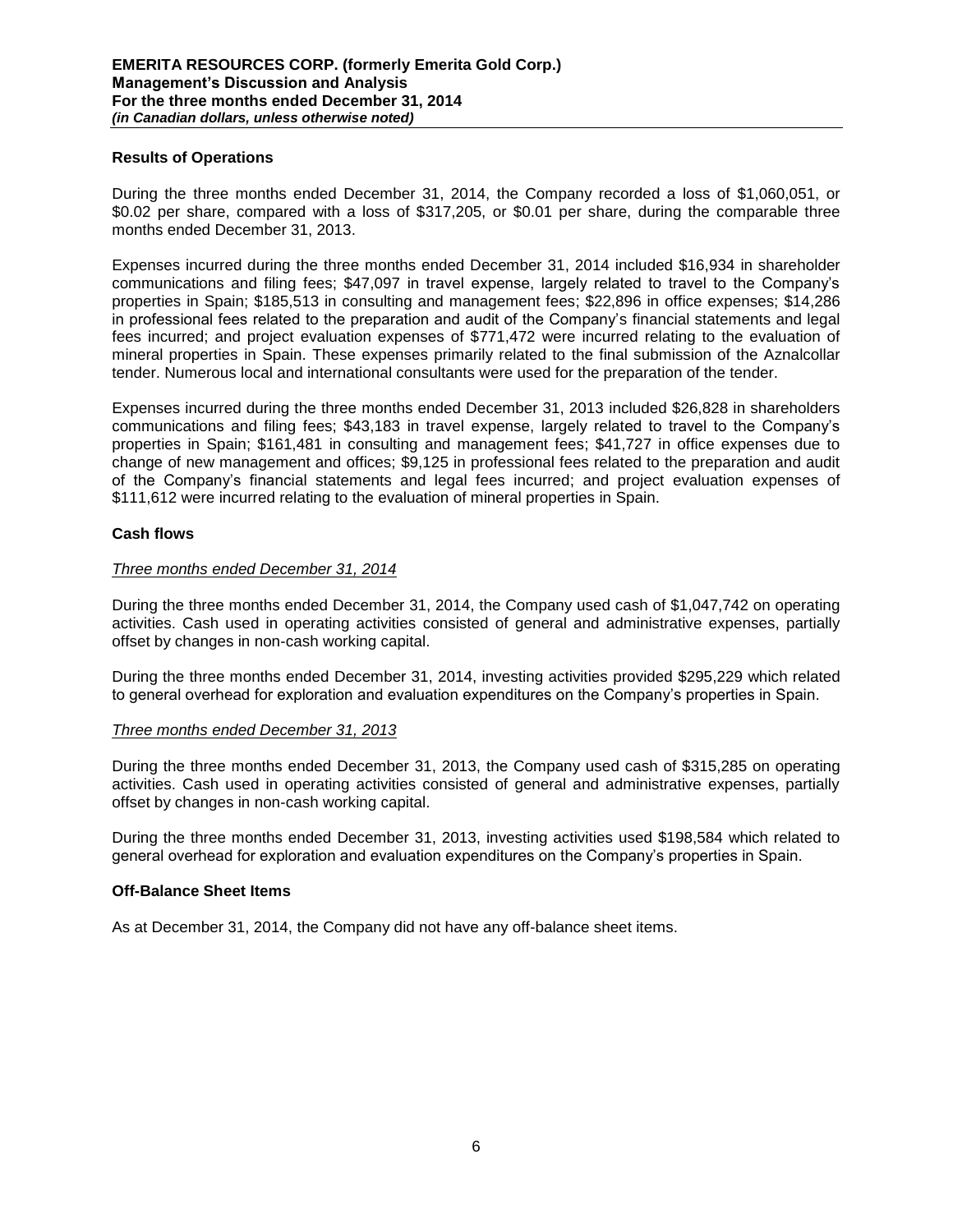# **Select Quarterly Information**

Select quarterly financial information for the most recent eight quarters is presented in the table below:

| <b>Period</b>                        | Revenue<br>(1)<br>\$ | Operating<br>costs<br>\$ | Loss<br>\$  | Loss per<br>share<br>\$ | <b>Total assets</b><br>J |
|--------------------------------------|----------------------|--------------------------|-------------|-------------------------|--------------------------|
| Q1 - December 31, 2014               |                      | 1,058,198                | 1,060,051   | (0.02)                  | 1,640,243                |
| Q4 - September 30, 2014              |                      | 487,450                  | (584,808)   | (0.01)                  | 2,238,699                |
| Q3 - June 30, 2014                   |                      | 358,511                  | (356,495)   | (0.01)                  | 1,468,103                |
| Q2 - March 31, 2014                  |                      | 464,863                  | (471,516)   | (0.01)                  | 1,794,826                |
| Q1 - December 31, 2013               |                      | 394,930                  | (317, 205)  | (0.01)                  | 2,258,845                |
| $Q4 - September 30, 2013^{(2)}$      |                      | 412,956                  | (409, 557)  | (0.01)                  | 2,569,034                |
| $Q3 -$ June 30, 2013 <sup>(2)</sup>  |                      | 233,686                  | (241, 058)  | (0.01)                  | 2,928,079                |
| $Q2 -$ March 31, 2013 <sup>(2)</sup> |                      | 1,349,041                | (1,325,209) | (0.05)                  | 3,121,837                |

Explanatory Notes:

- 1) The Company has no sales revenues.
- 2) The results for the periods ended March 31 through September 30, 2013 included the accounts of Fuller Capital Corp. subsequent to the closing of RTO.

#### **Outstanding Share Data**

At February 27, 2015, the Company had 48,087,829 common shares outstanding and 3,560,000 outstanding stock options.

# **Financial Instruments**

Financial instruments recorded at fair value on the statement of financial position are classified using a fair value hierarchy that reflects the significance of the inputs used in making the measurements. The fair value hierarchy has the following levels:

- a) Level 1 Unadjusted quoted prices in active markets for identical assets or liabilities;
- b) Level 2 Inputs other than quoted prices that are observable for assets or liabilities, either directly or indirectly; and
- c) Level 3 Inputs for assets and liabilities that are not based on observable market data.

The fair value hierarchy requires the use of observable market inputs whenever such inputs exist. A financial instrument is classified to the lowest level of the hierarchy for which a significant input has been considered in measuring fair value.

The Company's financial instruments include cash, and accounts payable and accrued liabilities. The carrying values of these financial instruments reported in the statement of financial position approximate their respective fair values due to the relatively short-term nature of these instruments.

As at December 31, 2014 and 2013, the Company had no instruments to classify in the fair value hierarchy.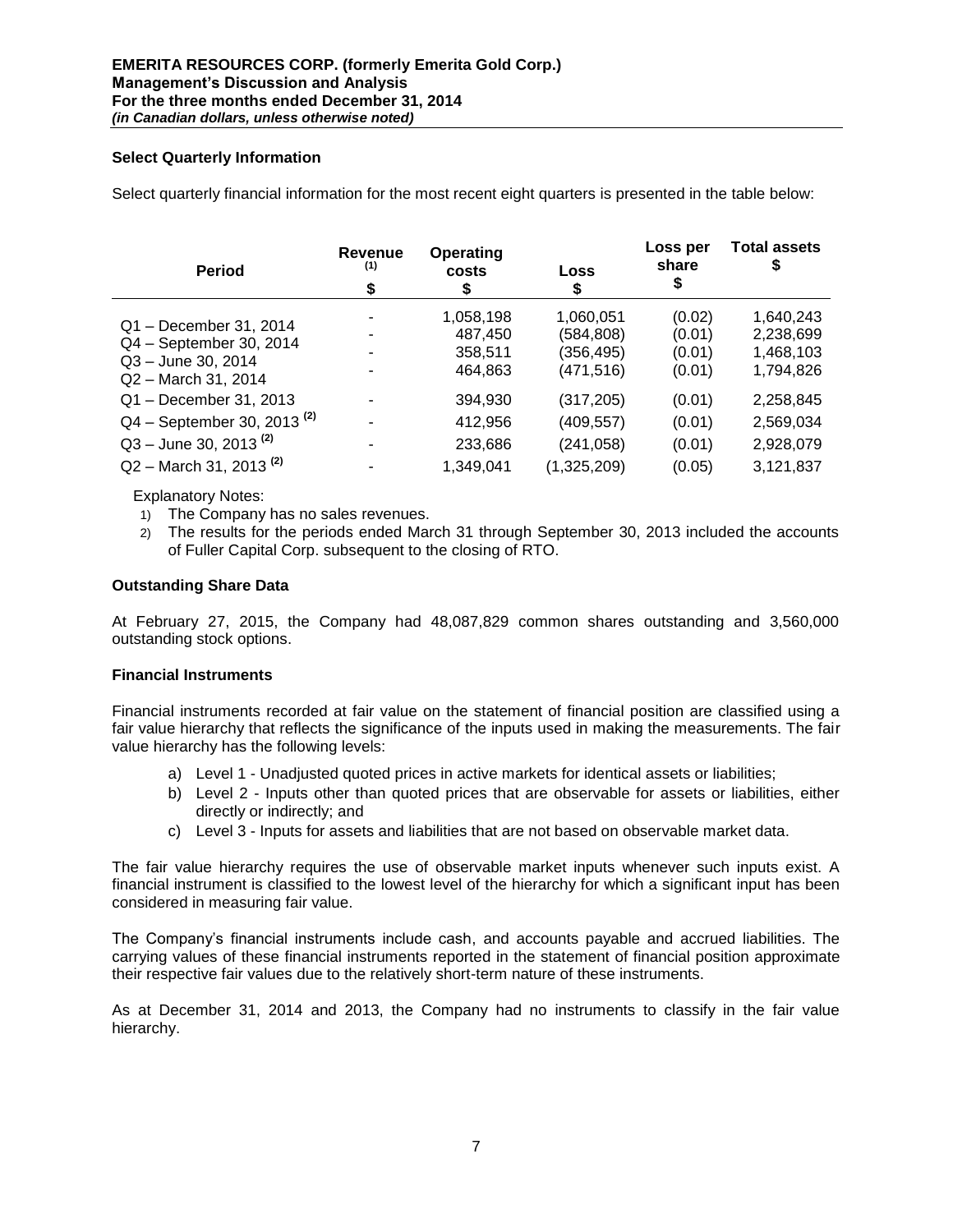The Company's risk exposures and the impact on the Company's financial instruments are summarized below:

(a) *Credit risk* 

Counterparty credit risk is the risk that the financial benefits of contracts with a specific counterparty will be lost if a counterparty defaults on its obligations under the contract. This includes any cash amounts owed to the Company by those counterparties, less any amounts owed to the counterparty by the Company where a legal right of set-off exists and also includes the fair values of contracts with individual counterparties which are recorded in the financial statements.

#### a.*Trade credit risk*

The Company is not exposed to significant trade credit risk.

#### b.*Cash*

In order to manage credit and liquidity risk the Company's policy is to invest only in highly rated investment grade instruments that have maturities of three months or less. Limits are also established based on the type of investment, the counterparty and the credit rating.

(b) *Currency risk* 

Currency risk is the risk that the fair value of, or future cash flows from, the Company's financial instruments will fluctuate because of changes in foreign exchange rates. The Company's foreign currency risk arises primarily with respect to the Euro from its property interests in Spain and US dollars from operations. Fluctuations in the exchange rates between these currencies and the Canadian dollar could have a material effect on the Company's business, financial condition and results of operations. The Company does not engage in any hedging activity to mitigate this risk.

As at December 31, 2014 and September 30, 2014, the Company had the following financial instruments and denominated in foreign currency (expressed in Canadian dollars):

| December 31, 2014                              | <b>Spain</b> | Canada        | <b>Total</b>    |
|------------------------------------------------|--------------|---------------|-----------------|
| \$<br>Cash                                     | 229,664      | \$<br>44,355  | \$<br>274,019   |
| Other current assets                           | 262,519      | 24,606        | 287,125         |
| Reclamation deposit                            | 25,970       |               | 25,970          |
| Property, plant and equipment                  | 36,110       |               | 36,110          |
| Exploration and evaluation properties          | 1,017,019    |               | 1,017,019       |
| \$<br><b>Total Assets</b>                      | 1,571,282    | \$<br>68,961  | \$<br>1,640,243 |
|                                                |              |               |                 |
| \$<br>Accounts payable and accrued liabilities | 481,040      | \$<br>322,742 | \$<br>803,782   |
| \$<br><b>Total liabilities</b>                 | 481,040      | \$<br>322,742 | \$<br>803,782   |
|                                                |              |               |                 |
|                                                |              |               |                 |
| September 30, 2014                             | <b>Spain</b> | Canada        | <b>Total</b>    |
| \$<br>Cash                                     | 968,985      | \$<br>55,712  | 1,024,697       |
| Other current assets                           | 101,136      | 69,439        | 170,575         |
| Reclamation deposit                            | 26,183       |               | 26,183          |
| Property, plant and equipment                  | 38,337       |               | 38,337          |
| \$<br>Exploration and evaluation properties    | 978,907      |               | 978,907         |
| \$<br><b>Total Assets</b>                      | 2,113,548    | \$<br>125,151 | \$<br>2,238,699 |
|                                                |              |               |                 |
| \$<br>Accounts payable and accrued liabilities | 117,712      | \$<br>224,475 | 342,187         |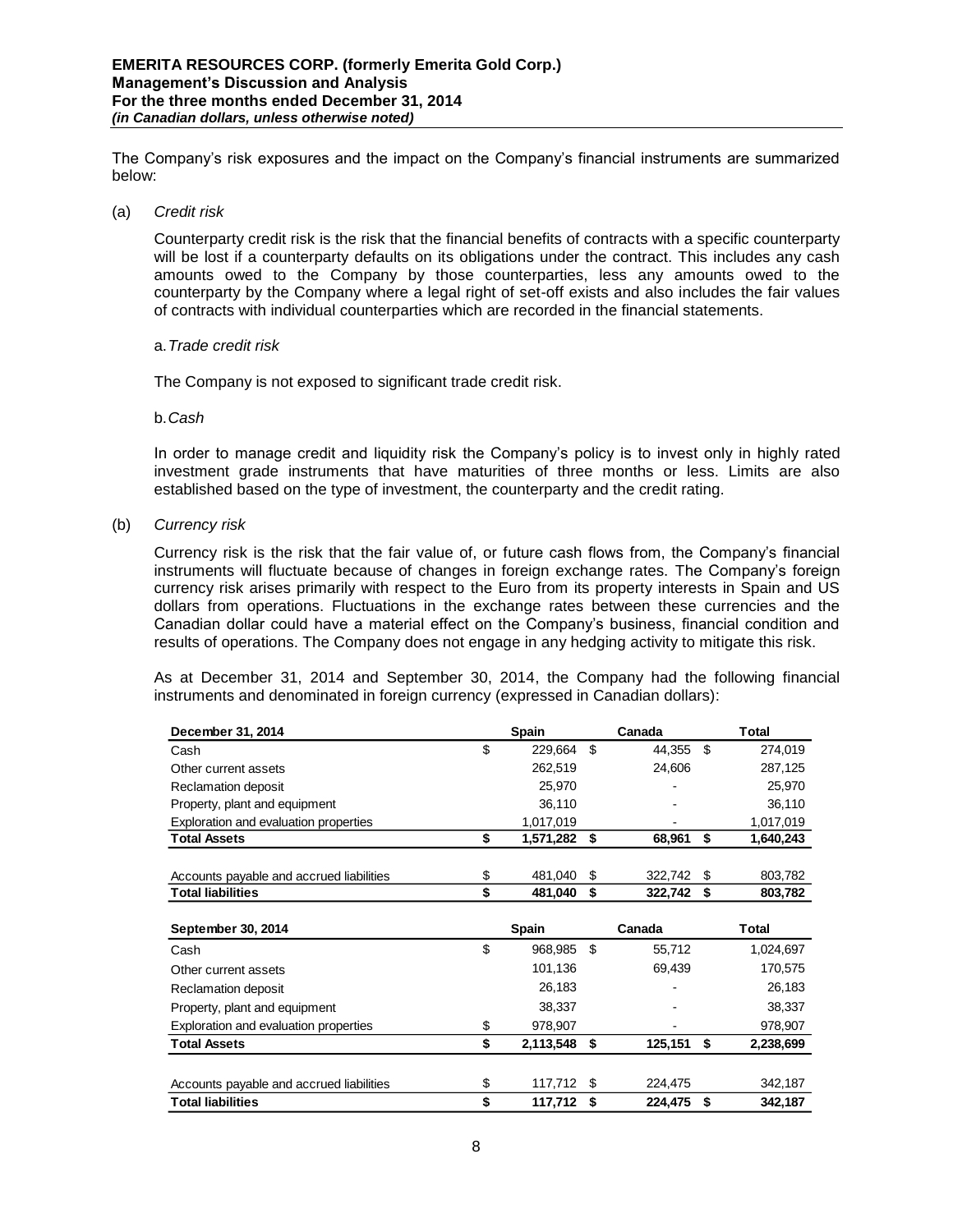A 1% strengthening (weakening) of the Canadian dollar against the Euro, US dollars and British Pound would decrease (increase) net loss by approximately \$900, \$15 and \$Nil (September 30, 2014 - \$9,000, \$170 and \$nil) respectively.

(c) *Liquidity risk* 

Liquidity risk is the risk that an entity will encounter difficulty in meeting obligations associated with financial liabilities. The Company's approach to managing liquidity risk is to ensure that it will have sufficient liquidity to meet liabilities when due. As at December 31, 2014, the Company had a cash balance of \$274,019 (September 30, 2014 - \$1,024,697) to settle current liabilities of \$803,782 (September 30, 2014 - \$342,187).

(d) *Commodity / Equity price risk*

The Company is exposed to price risk with respect to commodity and equity prices. Equity price risk is defined as the potential adverse impact on the Company's earnings due to movements in individual equity prices or general movements in the level of the stock market. Commodity price risk is defined as the potential adverse impact on earnings and economic value due to commodity price movements and volatilities. The Company closely monitors commodity prices, as it relates to gold, individual equity movements and the stock market to determine the appropriate course of action to be taken by the Company. Commodity price risk is remote as the Company is not a producing entity.

# **Critical Accounting Policies**

The Company's significant accounting policies are described in Note 2 to the audited consolidated financial statements for the year ended September 30, 2014. The preparation of statements in conformity with IFRS requires management to make estimates and assumptions that affect the reported amounts of assets and liabilities at the date of the financial statements and reported amounts of expenses during the reporting period. Actual outcomes could differ from these estimates. The following is a list of the accounting policies that management believes are critical, due to the degree of uncertainty regarding the estimates and assumptions involved and the magnitude of the asset, liability or expense being reported:

- Foreign currencies
- Exploration and evaluation properties
- Income tax accounts

# *Foreign currencies*

The presentation and functional currency of the Company is the Canadian dollar.

Transactions in currencies other than the functional currency are recorded at the rates of exchange prevailing on the dates of the transactions. At each financial position reporting date, monetary assets and liabilities that are denominated in foreign currencies are translated at the rates prevailing at the date of the statement of financial position. Exchange differences are recognized in operations in the period in which they arise.

The Company makes expenditures and incurs costs in Euros ("EUR") and United States Dollars ("US\$"). At December 31, 2014, one Canadian dollar was worth US\$0.8620 (September 30, 2014– US\$0.8929) and EUR 0.7124 (September 30, 2014 – EUR 0.7066). During the three months ended December 31, 2014, the average value of one Canadian dollar was US\$0.8801 (December 31, 2013 – US\$0.9526) and EUR 0.7049 (December 31, 2013, 2013 – EUR 0.6995).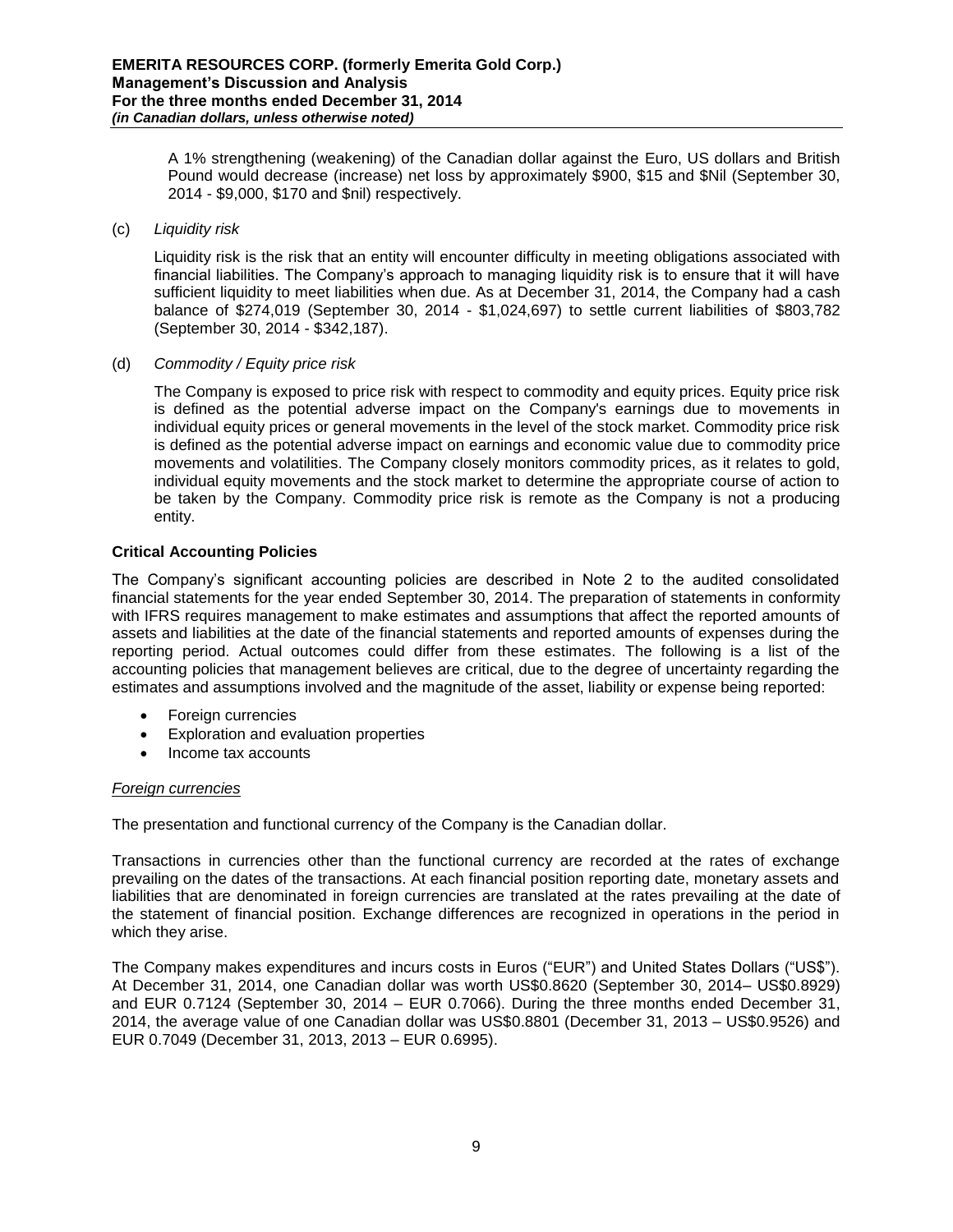*Exploration and evaluation properties*

|                                                | <b>Las Morras</b> | Peña Encina     |           |  |
|------------------------------------------------|-------------------|-----------------|-----------|--|
|                                                | <b>Property</b>   | <b>Property</b> | Total     |  |
|                                                |                   | æ               |           |  |
| Balance, September 30, 2014                    | 867,841           | 111,066         | 978,907   |  |
| Cost incurred during the year:                 |                   |                 |           |  |
| Land management fees, taxes and permits        | 2,127             |                 | 2,127     |  |
| Labour, contract geologists, prospectors       | 4.614             |                 | 4,614     |  |
| Field expenses                                 | 3,167             |                 | 3,167     |  |
| Sample analysis                                | 4,295             |                 | 4,295     |  |
| <b>Technical reports</b>                       | 18,130            |                 | 18,130    |  |
| Travel, meals and accommodations               | 2,930             |                 | 2,930     |  |
| Overhead - Project office Sevilla              | 2,282             |                 | 2,282     |  |
| Property, plant and equipment reclassification | 567               |                 | 567       |  |
| Balance, December 31, 2014                     | 905.952           | 111.066         | 1,017,019 |  |

Once a license to explore an area has been secured, expenditures on exploration and evaluation activities are capitalized to exploration and evaluation properties and classified as a component of property, plant and equipment.

Exploration expenditures relate to the initial search for deposits with economic potential and to detailed assessments of deposits or other projects that have been identified as having economic potential.

Management reviews the carrying value of capitalized exploration and evaluation costs at least annually. The review is based on the Company's intentions for the development of the undeveloped property. Subsequent recovery of the resulting carrying value depends on successful development or sale of the undeveloped project. If a project does not prove viable, all irrecoverable costs associated with the project net of any impairment provisions are written off to operations.

The recoverability of amounts shown for exploration and evaluation properties is dependent upon the discovery of economically recoverable reserves, the ability of the Company to obtain financing to complete development of the properties, and on future production or proceeds of disposition.

Costs recovered in excess of the carrying amount are recognized in operations.

At December 31, 2014, the Company had exploration and evaluation properties on the statement of financial position of \$1,017,019 (September 30, 2014 - \$978,907).

#### **Commitments and Contingencies**

The Company's exploration activities are subject to various laws and regulations governing the protection of the environment. These laws and regulations are continually changing and generally becoming more restrictive. The Company believes its operations are materially in compliance with all applicable laws and regulations. The Company expects to make expenditures to comply with such laws and regulations.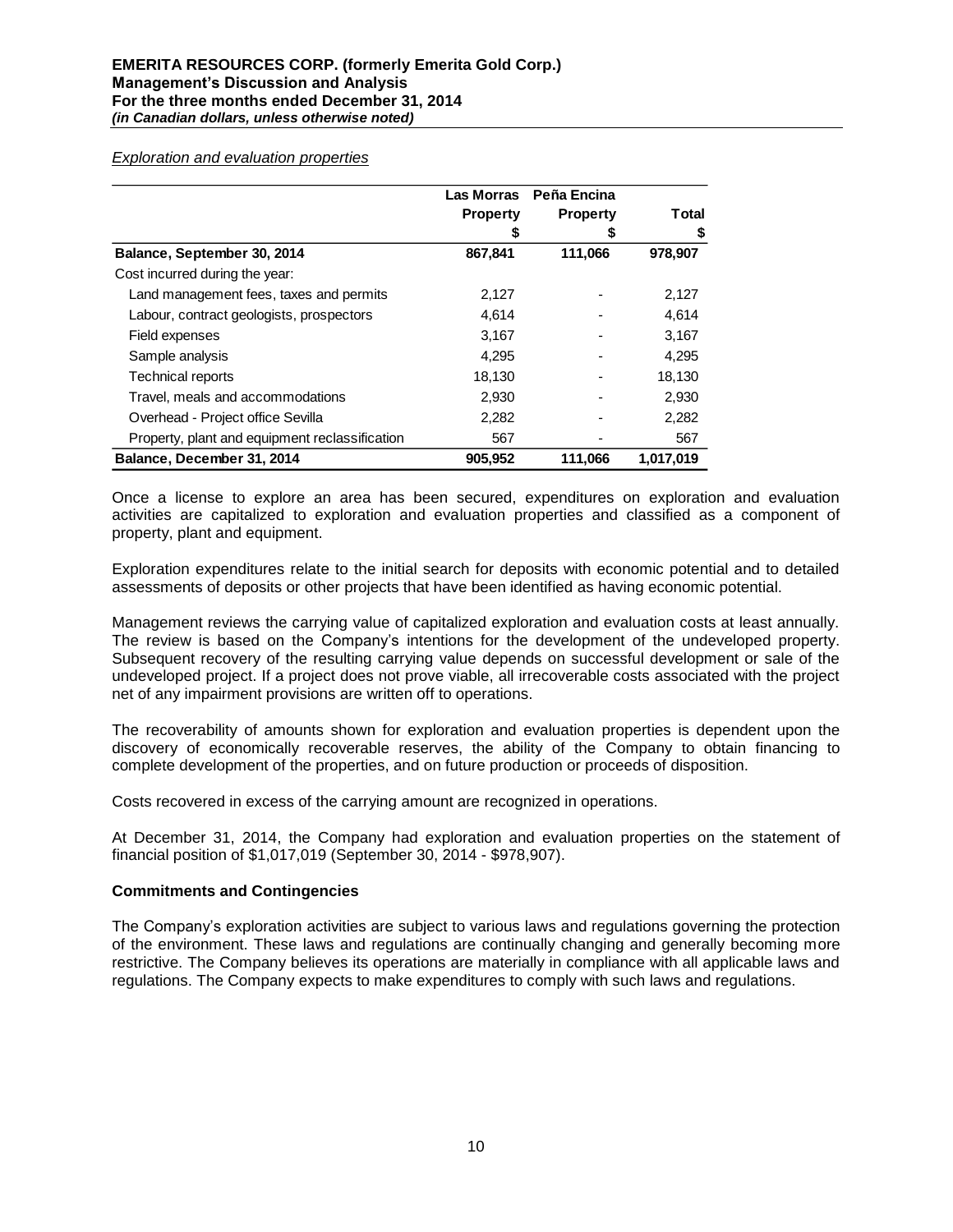### **EMERITA RESOURCES CORP. (formerly Emerita Gold Corp.) Management's Discussion and Analysis For the three months ended December 31, 2014** *(in Canadian dollars, unless otherwise noted)*

The Company is party to certain management contracts. These contracts contain minimum commitments of approximately \$300,000 (2014 - \$300,000) and additional contingent payments of up to approximately \$1,120,000 (2014 - \$1,120,000) upon the occurrence of a change of control. As a triggering event has not taken place, the contingent payments have not been reflected in these consolidated financial statements.

The Company is party to a shared costs services agreement, which expires on January 31, 2015. The remaining commitment to January 31, 2015 is \$7,500 as of December 31, 2014.

### **Transactions with related parties**

The Company shares office space with other companies who may have common officers or directors. The costs associated with this space are administered by an unrelated company.

As at December 31, 2014, an amount of \$32,649 included in accounts payable, were owed to directors and officers of the Company (September 30, 2014 - \$39,600). The amounts outstanding on fees are unsecured, non-interest bearing, with no fixed terms of repayment.

#### *Compensation of key management personnel of the Company*

In accordance with IAS 24, key management personnel are those persons having authority and responsibility for planning, directing and controlling the activities of the Company directly or indirectly, including any directors (executive and non-executive) of the Company. During the three months ended December 31, 2014 and 2013, the remuneration of directors and other members of key management personnel are as follows:

|                     | Three months ended |  |         |  |  |
|---------------------|--------------------|--|---------|--|--|
|                     | December 31,       |  |         |  |  |
|                     | 2014               |  | 2013    |  |  |
| Short-term benefits | 71.543             |  | 123.325 |  |  |

# **Risk Factors**

Mining exploration inherently contains a high degree of risk and uncertainty, which even a combination of careful evaluation, experience and knowledge may not eliminate. The following are certain factors relating to the business of the Company, which factors investors should carefully consider when making an investment decision concerning the Company shares. These risks and uncertainties are not the only ones facing the Company. Additional risks and uncertainties not presently known that the Company currently deems immaterial, may also impair the operations of the Company. If any such risks actually occur, the financial condition, liquidity and results of operations of the Company could be materially adversely affected and the ability of the Company to implement its growth plans could be adversely affected. An investment in the Company is speculative. An investment in the Company will be subject to certain material risks and investors should not invest in securities of the Company unless they can afford to lose their entire investment. The following is a description of certain risks and uncertainties that may affect the Company.

# *Substantial Capital Requirements and Liquidity*

Substantial additional funds for the establishment of the Company's current and planned operations will be required. No assurances can be given that the Company will be able to raise the additional funding that may be required for such activities, should such funding not be fully generated from operations. Mineral prices, environmental rehabilitation or restitution, current financial conditions, revenues, taxes, capital expenditures, operating expenses and geological results are all factors which will have an impact on the amount of additional capital that may be required. To meet such funding requirements, the Company may be required to undertake additional equity financing, which would be dilutive to shareholders. Debt financing, if available, may also involve restrictions on financing and operating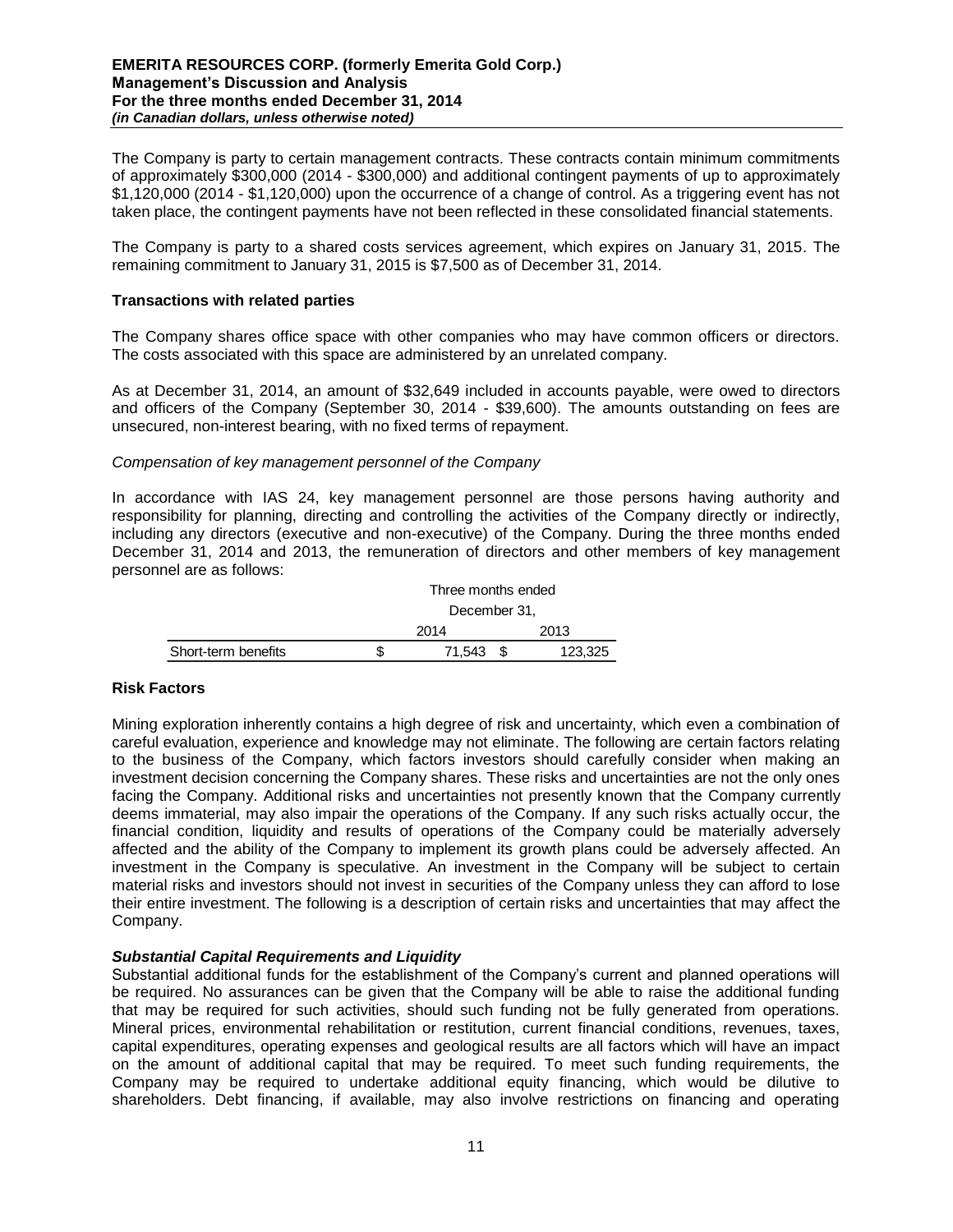activities. There is no assurance that additional financing will be available on terms acceptable to the Company or at all. If the Company is unable to obtain additional financing as needed, it may be required to reduce the scope of its operations and pursue only those projects that can be funded through cash flows generated from its existing operations, if any.

# *Financing Risks and Dilution to Shareholders*

The Company will have limited financial resources, no operations and no revenues. Even if the Company's exploration program on one or more of the Properties is successful, additional funds will be required for the purposes of further exploration and development. There can be no assurance that the Company will be able to obtain adequate financing in the future or that such financing will be available on favourable terms or at all. It is likely such additional capital will be raised through the issuance of additional equity which would result in dilution to the Company's shareholders.

# *Limited Operating History*

The Company is a relatively new company with limited operating history. The Company only recently acquired its interest in the Properties and the Company has no history of business or mining operations, revenue generation or production history. The Company has yet to generate a profit from their activities. The Company will be subject to all of the business risks and uncertainties associated with any new business enterprise, including the risk that it will not achieve its growth objective. The Company anticipates that it may take several years to achieve positive cash flow from operations.

# *No Mineral Resources or Mineral Reserves*

Resource exploration is a speculative business, characterized by a number of significant risks including, among other things, unprofitable efforts resulting not only from the failure to discover mineral deposits but also from finding mineral deposits that, though present, are insufficient in quantity and quality to return a profit from production. The marketability of minerals acquired or discovered by the Company may be affected by numerous factors which are beyond the control of the Company and which cannot be accurately predicted, such as market fluctuations, the proximity and capacity of milling facilities, mineral markets and processing equipment, and such other factors as government regulations, including regulations relating to royalties, allowable production, importing and exporting of minerals, and environmental protection, the combination of which factors may result in the Company not receiving an adequate return of investment capital.

The Properties are in the exploration stage only and, to date, no mineral resources or mineral reserves have been identified. Development of the Properties will follow only if favourable exploration results are obtained. The business of exploration for minerals and mining involves a high degree of risk. Few properties that are explored are ultimately developed into producing mines. There is no assurance that any mineral resources or mineral reserves will be identified or developed. The long-term profitability of the Company's operations will in part be directly related to the costs and success of its exploration programs, which may be affected by a number of factors.

Substantial expenditures are required to establish mineral resources and mineral reserves and to develop the mining and processing facilities and infrastructure at any site chosen for mining. Although substantial benefits may be derived from the discovery of a major mineralized deposit, no assurance can be given that minerals will be discovered in sufficient quantities to justify commercial operations or that funds required for development can be obtained on a timely basis.

# *Fluctuating Mineral Prices*

The economics of mineral exploration are affected by many factors beyond the Company's control, including commodity prices, the cost of operations, variations in the grade of minerals explored and fluctuations in the market price of minerals. Depending on the price of minerals, the Company may determine that it is impractical to continue a mineral exploration operation.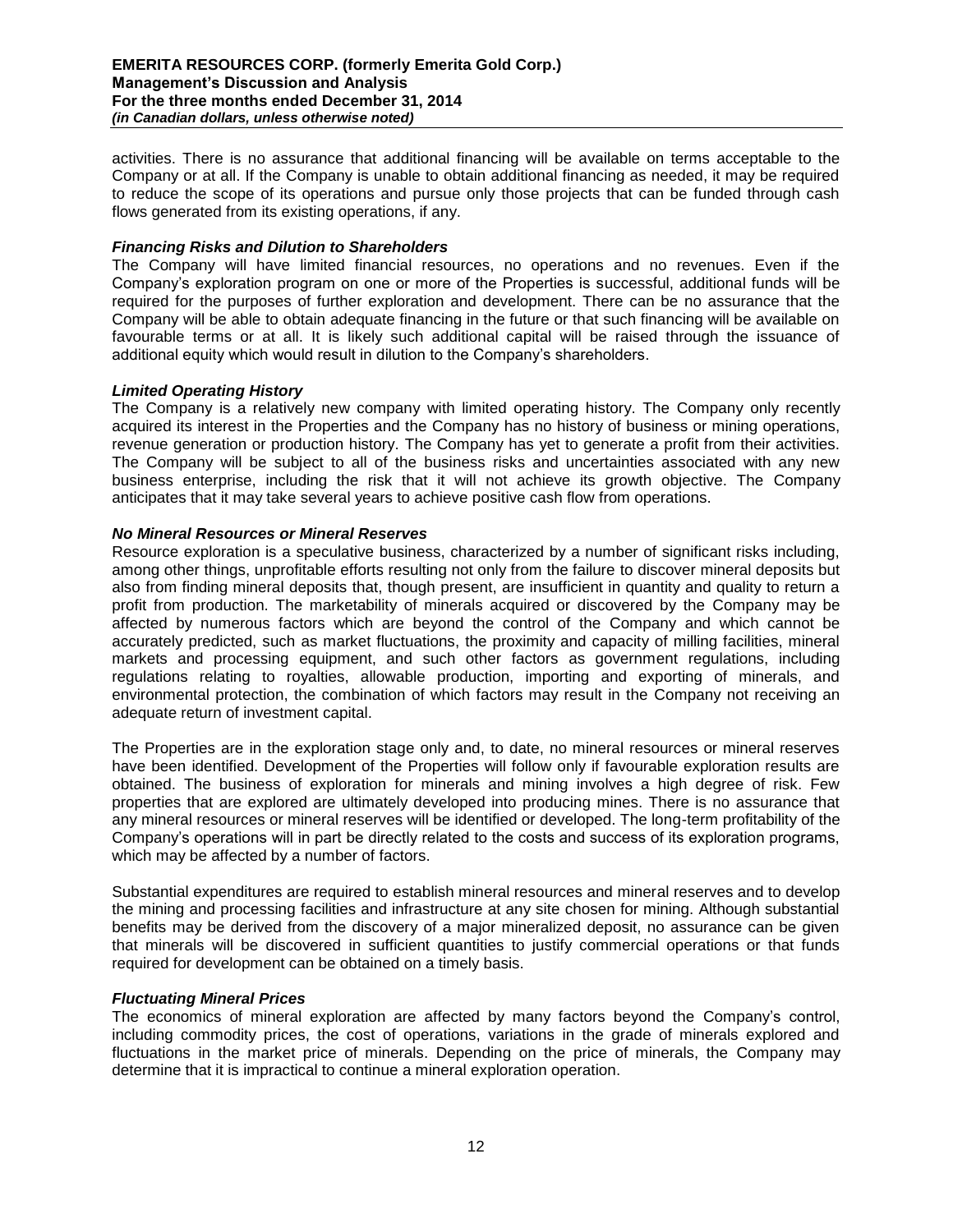Mineral prices are prone to fluctuations and the marketability of minerals is affected by government regulation relating to price, royalties, allowable production and the importing and exporting of minerals, the effect of which cannot be accurately predicted. There is no assurance that a profitable market will exist for the sale of any minerals that may be found on the Properties.

# *Regulatory, Permit and License Requirements*

The current or future operations of the Company require permits from various governmental authorities, and such operations are and will be governed by laws and regulations that may concern, among other things, exploration, development, production, taxes, labour standards, occupational health, waste disposal, toxic substances, land use, environmental protection, site safety and other matters. Companies engaged in the exploration and development of mineral properties generally experience increased costs and delays in development and other schedules as a result of the need to comply with applicable laws, regulations and permits. There can be no assurance that all permits which the Company may require for facilities and the conduct of exploration and development operations on the Properties will be obtainable on reasonable terms, or that such laws and regulations will not have an adverse effect on any exploration or development project which the Company might undertake.

Failure to comply with applicable laws, regulations and permitting requirements may result in enforcement actions, including orders issued by regulatory or judicial authorities causing operations to cease or be curtailed and may include corrective measures requiring capital expenditures, installation of additional equipment or remedial actions. Parties engaged in exploration and development operations may be required to compensate those suffering loss or damage by reason of the exploration and development activities and may have civil or criminal fines or penalties imposed upon them for violation of applicable laws or regulations. Amendments to current laws, regulations and permits governing operations and activities of mineral companies, or more stringent implementation thereof, could have a material adverse impact on the Company and cause increases in capital expenditures or exploration and development costs, or require abandonment or delays in the development of new or existing properties.

#### *Title to Properties*

Acquisition of title to mineral properties is a very detailed and time-consuming process. Title to, and the area of, mineral properties may be disputed. The Company has advised that one of the exploration permits with respect to the Los Vieros Property, which is comprised of four exploration permits that cover an area of 23,175 hectares, has been granted to a third party and will not be granted to the Company. This permit was comprised of 8,820 hectares of the Los Vieros Property.The Company cannot give an assurance that title to some or all of the Company.'s interest in the Properties will not be challenged or impugned. Mineral properties sometimes contain claims or transfer histories that examiners cannot verify. A successful claim that the Company does not have the interest it understands it has in the Properties could cause the Company to lose any rights to explore, develop and mine any minerals on the Properties without compensation for its prior expenditures relating to the Properties.

# *Competition*

The mineral exploration and development industry is highly competitive. The Company will have to compete with other companies, many of which have greater financial, technical and other resources than the Company, for, among other things, the acquisition of minerals claims, leases and other mineral interests, as well as for the recruitment and retention of qualified employees and other personnel. Failure to compete successfully against other companies could have a material adverse effect on the Company and its prospects.

#### *Reliance on Management and Dependence on Key Personnel*

The success of the Company will be largely dependent upon the performance of its directors and officers and the ability to attract and retain key personnel. The loss of the services of these persons may have a material adverse effect on the Company's business and prospects. The Company will compete with numerous other companies for the recruitment and retention of qualified employees and contractors. There is no assurance that the Company can maintain the service of its directors and officers or other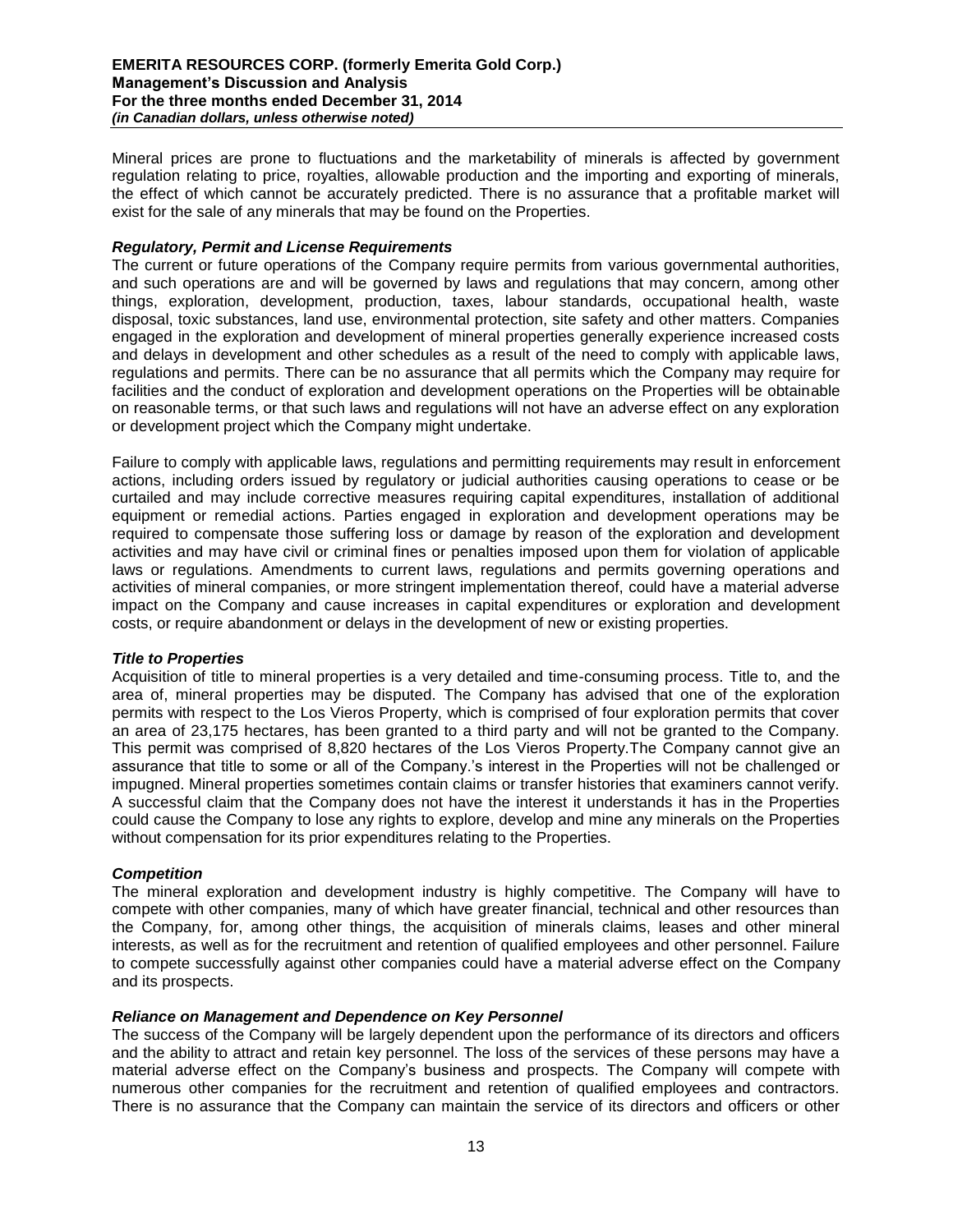qualified personnel required to operate its business. Failure to do so could have a material adverse effect on the Company and its prospects.

#### *Environmental Risks*

The Company's exploration and appraisal programs will, in general, be subject to approval by regulatory bodies. Additionally, all phases of the exploration, development and mining business present environmental risks and hazards and are subject to environmental regulation pursuant to a variety of international conventions and national and local laws and regulations. Environmental legislation provides for, among other things, restrictions and prohibitions on spills, releases or emissions of various substances produced in association with exploration, development and mining operations. The legislation also requires that wells and facility sites be operated, maintained, abandoned and reclaimed to the satisfaction of applicable regulatory authorities. Compliance with such legislation can require significant expenditures and a breach may result in the imposition of fines and penalties, some of which may be material. Environmental legislation is evolving in a manner expected to result in stricter standards and enforcement, larger fines and liability and potentially increased capital expenditures and operating costs.

#### *Local Resident Concerns*

Apart from ordinary environmental issues, the exploration, development and mining of the Properties could be subject to resistance from local residents that could either prevent or delay exploration and development of the Properties.

#### *Conflicts of Interest*

Certain of the directors and officers of the Company will be engaged in, and will continue to engage in, other business activities on their own behalf and on behalf of other companies (including mineral resource companies) and, as a result of these and other activities, such directors and officers may become subject to conflicts of interest. The BCBCA provides that in the event that a director has a material interest in a contract or proposed contract or agreement that is material to an Company, the director shall disclose his interest in such contract or agreement and shall refrain from voting on any matter in respect of such contract or agreement, subject to and in accordance with the BCBCA. To the extent that conflicts of interest arise, such conflicts will be resolved in accordance with the provisions of the BCBCA.

#### *Foreign Operations*

The Properties are located in Spain. As such, the Company's proposed activities with respect to the Properties will be subject to governmental, political, economic and other uncertainties, including but not limited to expropriation of property without fair compensation, repatriation of earnings, nationalization, currency fluctuations and devaluations, exchange controls and increases in government fees, renegotiation or nullification of existing concessions and contracts, changes in taxation policies, economic sanctions and the other risks arising out of foreign governmental sovereignty over the areas in which the Company's operations will be conducted, as well as risks including loss due to civil strife, acts of war, insurrections and the actions of national labour unions. Future government actions concerning the economy, taxation, or the operation and regulation of nationally important facilities such as mines, could have a significant effect on the Company. No assurances can be given that the Company's plans and operations will not be adversely affected by future developments in Spain. Any changes in regulations or shifts in political attitudes will be beyond the Company's control and may adversely affect the Company's business.

#### *Uninsurable Risks*

Exploration, development and production operations on mineral properties involve numerous risks, including unexpected or unusual geological operating conditions, rock bursts, cave-ins, fires, floods, earthquakes and other environmental occurrences, any of which could result in damage to, or destruction of, equipment and mines, damage to life or property, environmental damage and possible legal liability. Although precautions to minimize risk will be taken, operations are subject to hazards that may result in environmental pollution and consequent liability that could have a material adverse impact on the business, operations and financial performance of the Company. It is not always possible to obtain